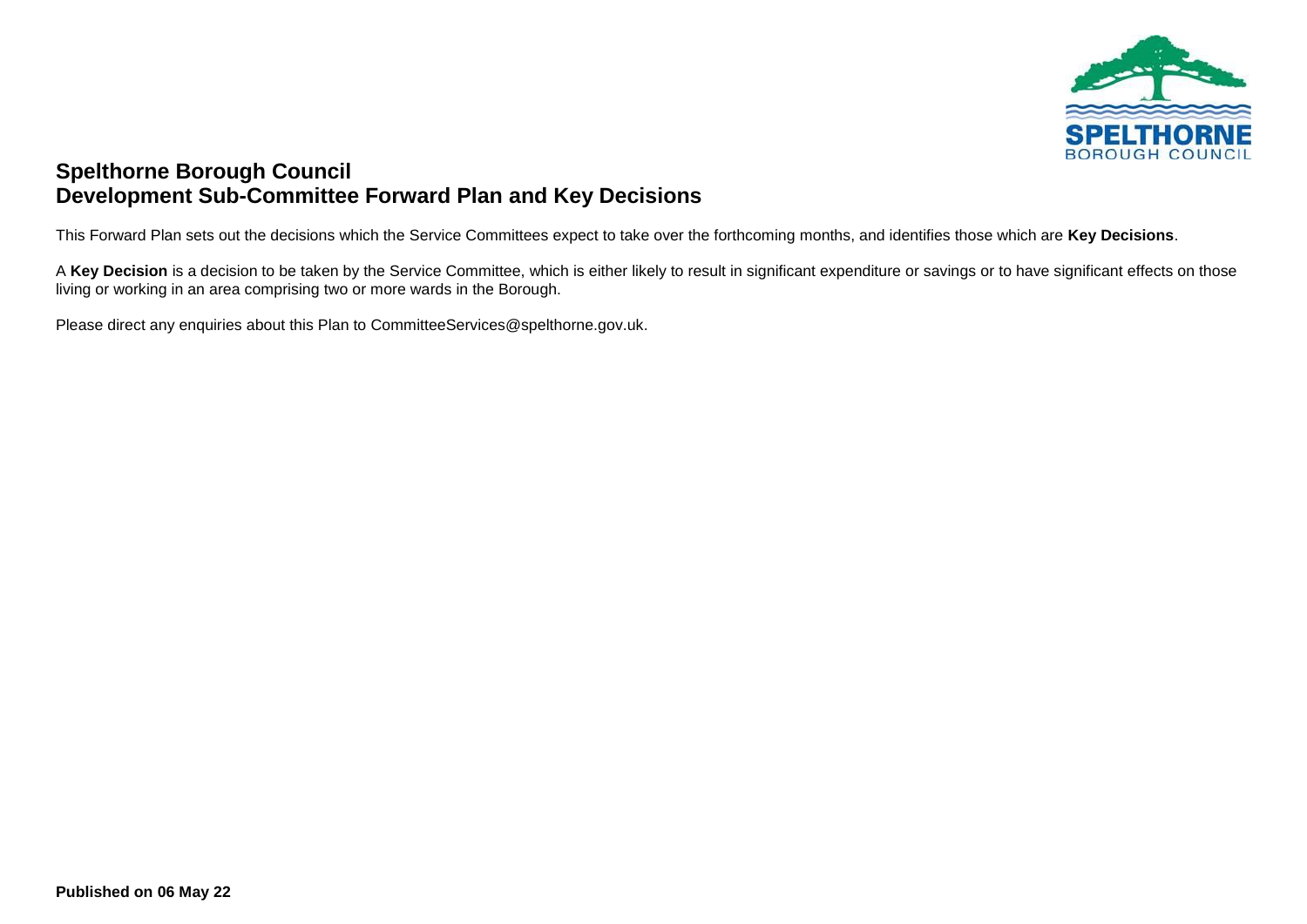## **Spelthorne Borough Council**

## **Development Sub-Committee Forward Plan and Key Decisions for 21 March 2022 to 30 June 2022**

| <b>Anticipated earliest (or</b><br>next) date of decision<br>and decision maker | <b>Matter for consideration</b>                                                                                                                                                                                                                                   | <b>Key or non-Key Decision</b>                                                                                                     | <b>Decision to be</b><br>taken in Public or<br><b>Private</b> | <b>Lead Officer</b>                                |
|---------------------------------------------------------------------------------|-------------------------------------------------------------------------------------------------------------------------------------------------------------------------------------------------------------------------------------------------------------------|------------------------------------------------------------------------------------------------------------------------------------|---------------------------------------------------------------|----------------------------------------------------|
| Development Sub-<br>Committee 11 05 2022                                        | Amendments to<br>Recommendations for Two<br>Lettings at Communications<br>House, Staines<br>To note the amendments to<br>the recommendations agreed<br>by the Committee in respect<br>of 2 separate lettings at<br><b>Communications House,</b><br><b>Staines</b> | Non-Key Decision                                                                                                                   | Public                                                        | Petra Der Man, Interim Monitoring Officer          |
| Development Sub-<br>Committee 11 05 2022                                        | Refurbishment of Grd Floor<br>Offices and Reception at 3<br>Roundwood Avenue                                                                                                                                                                                      | <b>Key Decision</b><br>It is likely to result in the Council<br>incurring expenditure above or<br>making savings of up to £250,000 | Public                                                        | Jeremy Gidman, Asset Management                    |
| Development Sub-<br>Committee 16 05 2022                                        | Approval of WeWork Lease<br>Renegotiation                                                                                                                                                                                                                         | Non-Key Decision                                                                                                                   | Public                                                        | Nick Cummings, Property and Development<br>Manager |
| Development Sub-<br>Committee 16 05 2022                                        | Communications House,<br><b>Staines - Annual Business</b><br>Plans                                                                                                                                                                                                | Non-Key Decision                                                                                                                   | Public                                                        | Jeremy Gidman, Asset Management                    |
| Development Sub-<br>Committee 16 05 2022                                        | World Business Centre 4,<br><b>Heathrow - Annual Business</b><br>Plan                                                                                                                                                                                             | Non-Key Decision                                                                                                                   | Public                                                        | Jeremy Gidman, Asset Management                    |
| Development Sub-<br>Committee 16 05 2022                                        | 3 Roundwood Avenue,<br>Stockley Park - Annual<br><b>Business Plan</b>                                                                                                                                                                                             | Non-Key Decision                                                                                                                   | Public                                                        | Jeremy Gidman, Asset Management                    |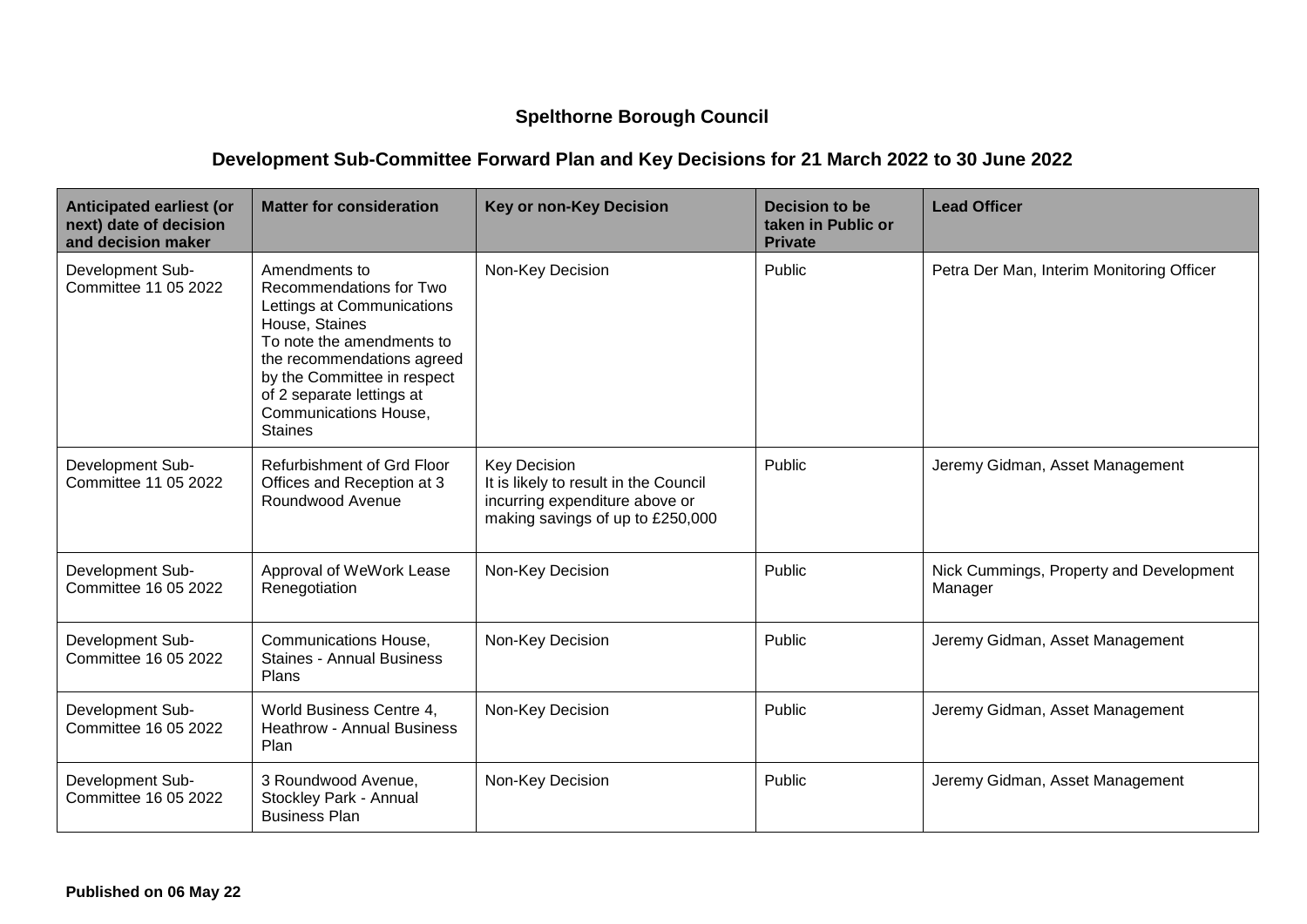| Date of decision and<br>decision maker   | <b>Matter for consideration</b>                                                                                | <b>Key or non-Key Decision</b> | Decision to be<br>taken in Public or<br><b>Private</b> | <b>Lead Officer</b>                                |
|------------------------------------------|----------------------------------------------------------------------------------------------------------------|--------------------------------|--------------------------------------------------------|----------------------------------------------------|
| Development Sub-<br>Committee 16 05 2022 | Sandhill Meadow Bridge                                                                                         | Non-Key Decision               | Public                                                 | Nick Cummings, Property and Development<br>Manager |
| Development Sub-<br>Committee 16 05 2022 | Development Projects - Ward<br><b>Councillor &amp; Public</b><br><b>Consultation Programme</b><br><b>Dates</b> | Non-Key Decision               | Public                                                 | Richard Mortimer, Asset Management<br>Contractor   |
| Development Sub-<br>Committee 06 06 2022 | Unit 10, Elmsleigh Centre -<br><b>Reversionary Lease</b>                                                       | Non-Key Decision               | Public                                                 | Melanie Ager, Property Manager                     |
| Development Sub-<br>Committee 20 06 2022 | <b>Waterfront Development</b>                                                                                  | Non-Key Decision               | Private                                                | Petra Der Man, Interim Monitoring Officer          |
| Development Sub-<br>Committee 20 06 2022 | Order of Consultations for<br><b>Future Developments</b>                                                       | Non-Key Decision               | Public                                                 | Nick Cummings, Property and Development<br>Manager |
| Development Sub-<br>Committee 20 06 2022 | White House End-of-Project<br>Report                                                                           | Non-Key Decision               | Public                                                 | Nick Cummings, Property and Development<br>Manager |
| Development Sub-<br>Committee 20 06 2022 | Harper House End-of-Project<br>Report                                                                          | Non-Key Decision               | Public                                                 | Nick Cummings, Property and Development<br>Manager |
| Development Sub-<br>Committee 20 06 2022 | Porter Building, Slough -<br><b>Annual Business Plans</b>                                                      | Non-Key Decision               | Public                                                 | Jeremy Gidman, Asset Management                    |
| Development Sub-<br>Committee 20 06 2022 | Elmbrook House, Sunbury -<br><b>Annual Business Plans</b>                                                      | Non-Key Decision               | Public                                                 | Jeremy Gidman, Asset Management                    |